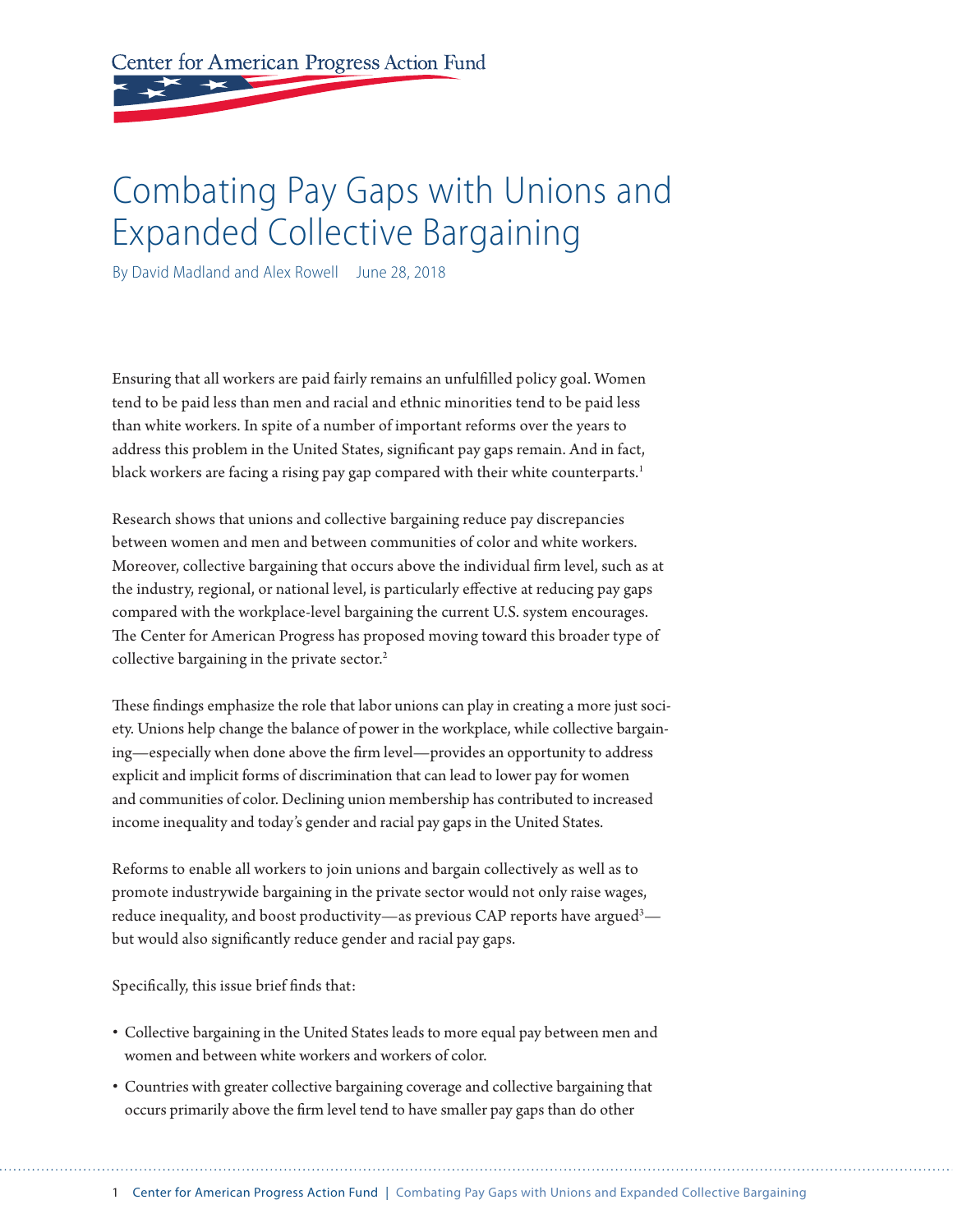countries. In fact, one academic study found that a country moving from the 25th percentile to the 75th percentile of union coverage was associated with a 10 percentage-point decrease in that country's gender pay gap. Union coverage was even more influential than countries' minimum wage laws.<sup>4</sup>

- Research from Australia indicates that its system, where pay is often set by national wage awards, serves to reduce pay gaps.5 CAP has proposed moving toward this kind of system on a path to full industrywide bargaining.6
- Forms of wage-setting in the United States that occur above the workplace level and are therefore somewhat analogous to private sector, industrywide bargaining—such as prevailing wage laws; public sector pay scales and bargaining; and minimum wage laws—lead to smaller gender and racial pay gaps. For example, one analysis found that the income gap between white and black construction workers would be roughly 7 percentage points smaller if a state without a prevailing wage law instituted such a law.<sup>7</sup>

# Benefits of collective bargaining

Collective bargaining reduces gender and racial pay gaps for several reasons. First, it directly raises wages for workers who are covered by union contracts—especially for lower- and middle-income workers. Because women and communities of color are disproportionately represented in lower-wage groups, collectively bargained higher wages for low- and middle-income workers decrease pay gaps. Second, collective bargaining changes how workplaces are run. It helps to sets pay based on objective standards, such as skills and education; creates rules for management to follow, which can prevent harmful policies such as pay secrecy requirements;<sup>8</sup> and establishes enforcement mechanisms for workers to ensure these standards and rules are followed. These effects leave less room for pay discrimination and help to secure equal pay for equal work. Third, collective bargaining can and should be designed to secure work-life supports such as paid leave policies, the lack of which can contribute to the gender pay gap.<sup>9</sup>

Furthermore, unions and collective bargaining help to reduce overall economic inequality broadly in society as more workers receive higher wages under union contracts and nonunion firms compete for workers with union firms. This broader reduction in inequality results in smaller pay gaps as well: The smaller the overall pay distribution in society, the smaller the pay differences tend to be between men and women and between whites and other races and ethnicities.10 In addition, unionized workers have a collective voice to push for policies that further reduce gender and racial wage gaps. Unionized workers are more likely to vote and have an organizational voice in the legislative process pushing for pro-worker policies such as civil rights and equal pay legislation; pay transparency; and paid leave.<sup>11</sup>

All of these forces are amplified when collective bargaining occurs above the firm level. Bargaining at the industry or regional level generally leads to a greater share of workers being covered by a collective bargaining agreement,<sup>12</sup> which means that more workers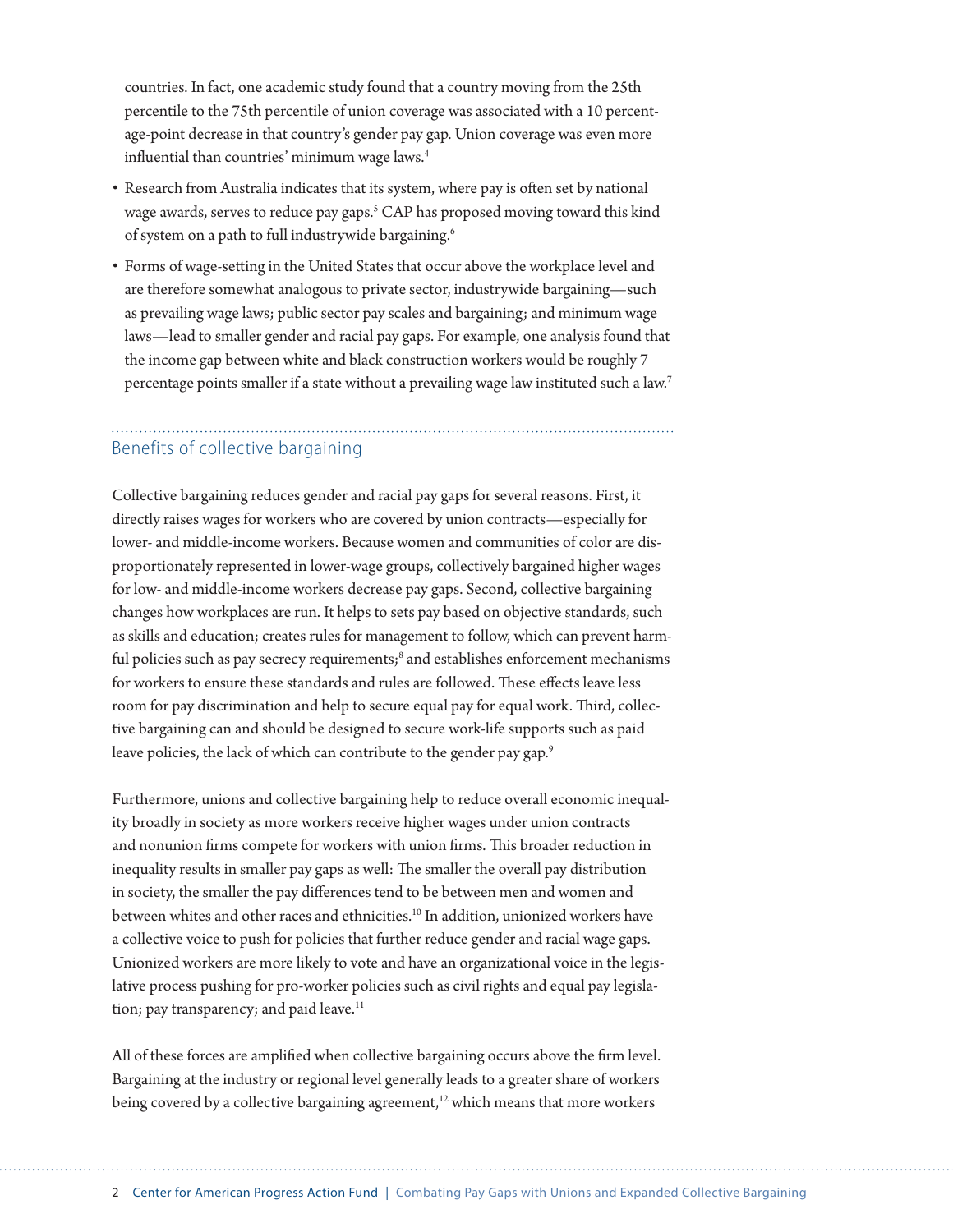get pay raises and have their pay based on measurable standards, and there is greater opportunity to address leave policy and other drivers of pay gaps. Moreover, above firmlevel bargaining is more effective at reducing economic inequality in society broadly, which leads to greater reductions in gender and racial pay gaps.<sup>13</sup>

Reducing gender and racial pay gaps will require a number of cultural and political reforms. Among the most important reforms are those that strengthen unions and collective bargaining and encourage collective bargaining to occur at the industry, regional, or national level.

In past reports, the Center for American Progress and the Center for American Progress Action Fund have outlined how the federal government as well as state and local governments can help move in this direction including through the Workplace Action for a Growing Economy (WAGE) Act, the Workplace Democracy Act, and the labor policies in the Better Deal agenda, as well as through a range of additional reforms.<sup>14</sup> Necessary reforms include increasing penalties on law-breaking employers and ensuring workers can win recognition for their union and successfully negotiate a first contract; providing bargaining rights to all workers and expanding the right to strike; encouraging private sector, industrywide bargaining through direct measures such as bargaining unit reforms and indirect measures such as wage boards, which bring representatives of workers, employers, and the public together to negotiate minimum standards for pay and benefits for certain industries or occupations; and promoting new forms of worker organization and strengthening funding streams for unions and other worker organizations.

Modernizing U.S. labor laws to strengthen unions, increase collective bargaining coverage, and encourage industrywide collective bargaining would raise wages for workers, increase productivity, and be a positive step toward ensuring equal pay for equal work.

#### Collective bargaining in the United States reduces gender and racial pay gaps

In the United States, the typical female worker earns less than the typical male worker, and the typical worker of color earns less than the typical white worker. These differences—known as pay gaps—are shown in Figure 1 as the difference in median annual earnings between men and women of different races and ethnicities working full-time jobs for the entire year. The gaps can be attributed to many individual and societal factors. Importantly, equal pay is not always provided for equal work—a specific form of inequity. This is typically considered a form of direct, illegal discrimination under federal employment law, which prohibits discrimination based on factors including "race, color, religion, sex, or national origin."15 But gender and racial pay gaps are a result of more than this factor alone. Broader societal discrimination can keep some female workers and workers of color from working at the same types of jobs as white men. Lack of policies that support working families can make it more difficult for women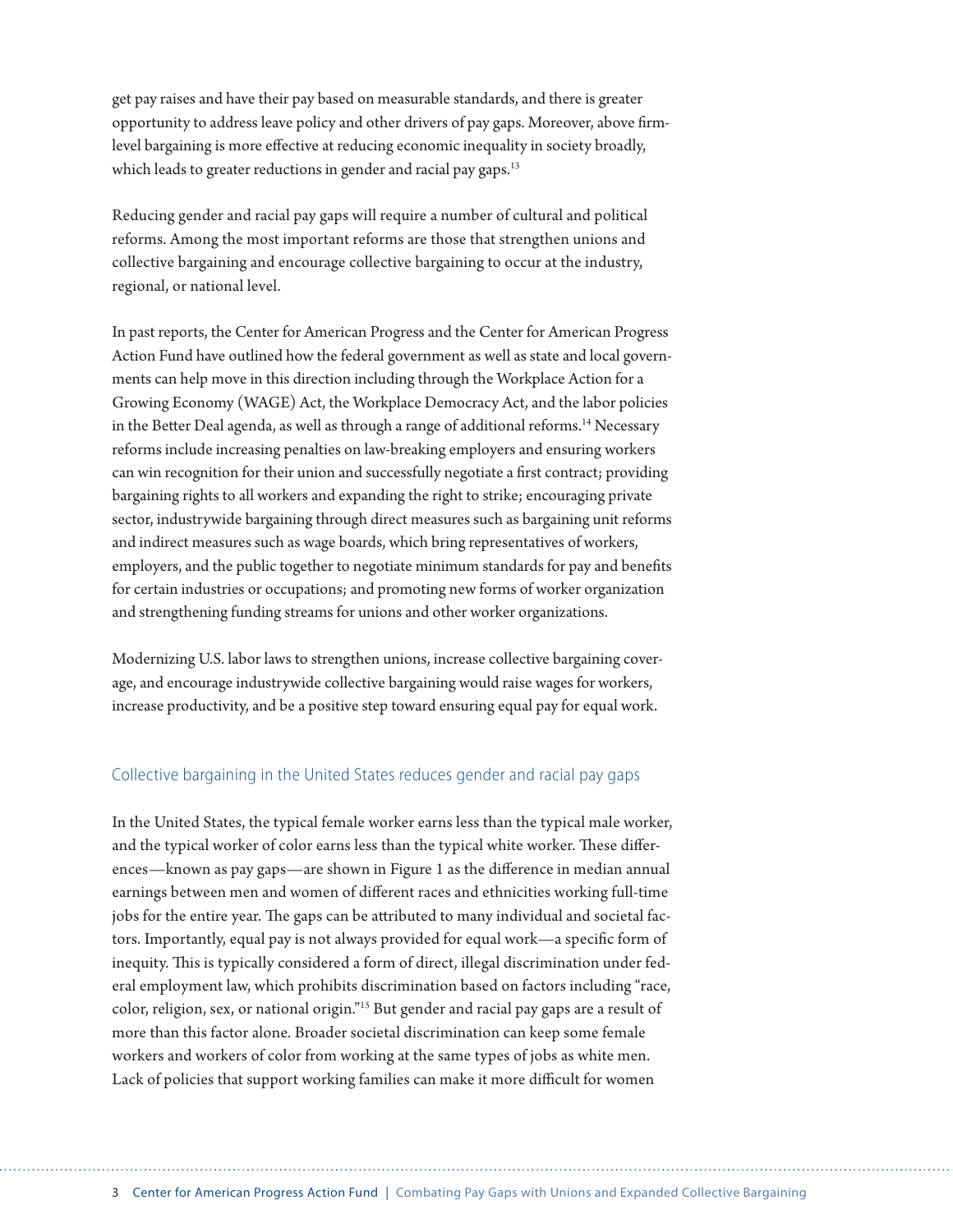and workers of color to enter higher-paying occupations, as can lack of educational opportunities and the openness of certain career paths. Society and the labor market often help perpetuate these gaps.

Figure 1 shows the differences in median annual earnings received by full-time workers who work the entire year across race and gender from the 2016 American Community Survey. The typical full-time, full-year white male worker reported earning \$55,000. In contrast, typical full-time, full-year white female workers earned \$43,000, black women earned \$35,000, and Hispanic women earned \$30,000. Black men earned \$40,000 per year and Hispanic men earned \$35,000.

# **FIGURE 1 Workers' annual earnings differ by gender and race**



Median annual earnings of workers employed full time, full year, 2016

Notes: White and black subgroups include individuals who do not identify as Hispanic.

Source: Authors' analysis of 2016 American Community Survey Survey data from Steven Ruggles and others, "Integrated Public Use<br>Microdata Series: Version 7.0" (Minneapolis: University of Minnesota, 2017), https://doi.org/10

The drivers of these differences can be examined through regression analysis, which examines the individual characteristics of workers and their jobs to explain how these factors contribute to the overall pay gap. Francine D. Blau and Lawrence M. Kahn, economists at Cornell University, have examined the gender hourly wage gap in the United States among full-time workers ages 25-64 who worked more than half the year, controlling for differences in industry, occupation, region, race, education, union status, and experience.<sup>16</sup>

Blau and Khan find that in 2010, different industries and occupations in which women work explain about half the hourly pay gap, with differences in experience levels explaining another 14 percent. Female workers actually had higher levels of education and were more likely to be covered by a union contract, which reduced the pay gap. After controlling for each of these components, Blau and Khan still found that 38 percent of the gap was unexplainable—a measure that is often used to estimate the effect of discrimination. Of course, even the characteristics used as controls can hide effects of discriminatory policies and societal inequities. For example, occupations and industries predominantly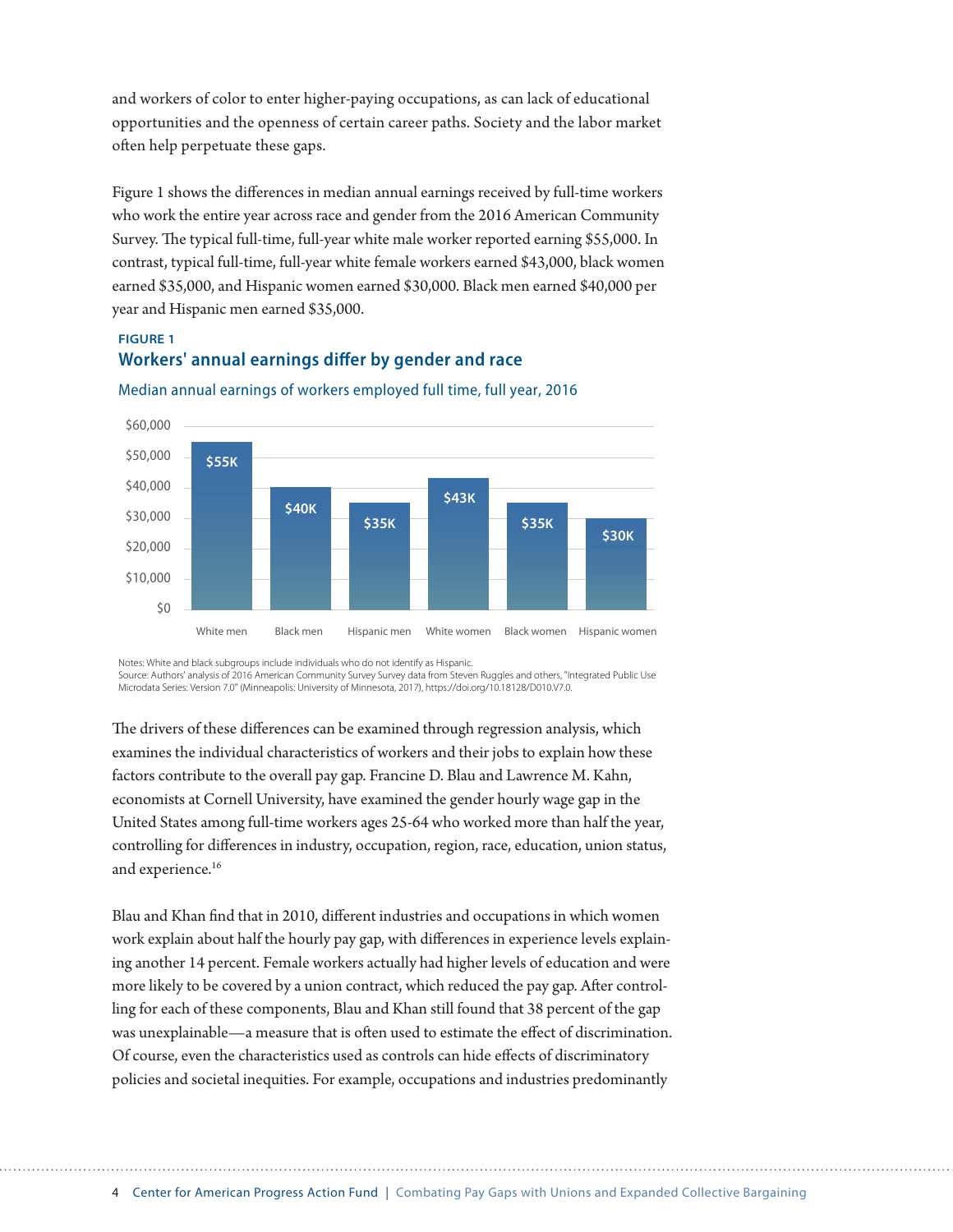held by women can be systemically undervalued, and work experience is affected by the lack of work-life supports in the United States.

Analysis of the racial pay gap from Mary C. Daly, Bart Hobjin, and Joseph H. Pedtke from the Federal Reserve Bank of San Francisco similarly shows that much of this gap cannot be attributed to differences in individual characteristics.17 They examine the composition of the hourly pay gap between black and white workers, which has grown from 1979 to 2016 for both male and female workers. In 2016, black men earned 30 percent less than white men, on average, and black women earned 18 percent less than white women. In 1979, black men earned 20 percent less than white men, while black women earned 5 percent less than white women. Nearly half of this gap for men and more than one-third of this gap for women remains even after controlling for factors such as industry and occupation, education, age, and part-time status. This unexplained gap has actually grown over time: It was just 8 percentage points of the earnings gap for men in 1979, but now stands at nearly 13 percentage points. Similarly, the majority of the rise in the black-white pay gap for women since 1979 was driven by a growing unexplained gap.18 The authors of the Federal Reserve Bank of San Francisco analysis suggest that this gap could include unmeasured factors such as discrimination or differing quality of schools.

Research makes clear that in the United States, union members experience smaller gender and racial pay gaps than their nonunion counterparts. Female union members earn more than their nonunion counterparts, and the overall gender pay gap is smaller for unionized women than for women who are not in a union.<sup>19</sup> For instance, analysis from Elise Gould and Celine McNicholas of the Economic Policy Institute using the 2016 Current Population Survey shows that the gender hourly pay gap among full-time workers—controlling for variables including education, experience, and geographic division—drops from 22 percent between nonunion men and women to 18 percent between unionized men and women.<sup>20</sup> Research from Marta M. Elvira and Ishak Saporta, from the University of California, Irvine, and Tel Aviv University, respectively, finds that unions have a similar effect on the pay gap within establishments. They examine several industries within the U.S. manufacturing sector and find evidence in a majority of the examined industries that women in unionized establishments experience smaller pay gaps than their counterparts in establishments without unions.<sup>21</sup>

Research from Jake Rosenfeld and Meredith Kleykamp, academics from Washington University in St. Louis and the University of Maryland, examines the changing wage gap between black and white workers over time and find that the decline of union membership rates has contributed to racial wage inequality. Black workers, especially black women, are more likely to be union members than white workers. This works to close the pay gap between black and white workers. But when union membership declines overall, this effect becomes weaker. Rosenfeld and Kleykamp estimate that had union membership remained at its 1973 levels, weekly wage gaps between black and white women workers would be between 13 percent and 30 percent lower.<sup>22</sup>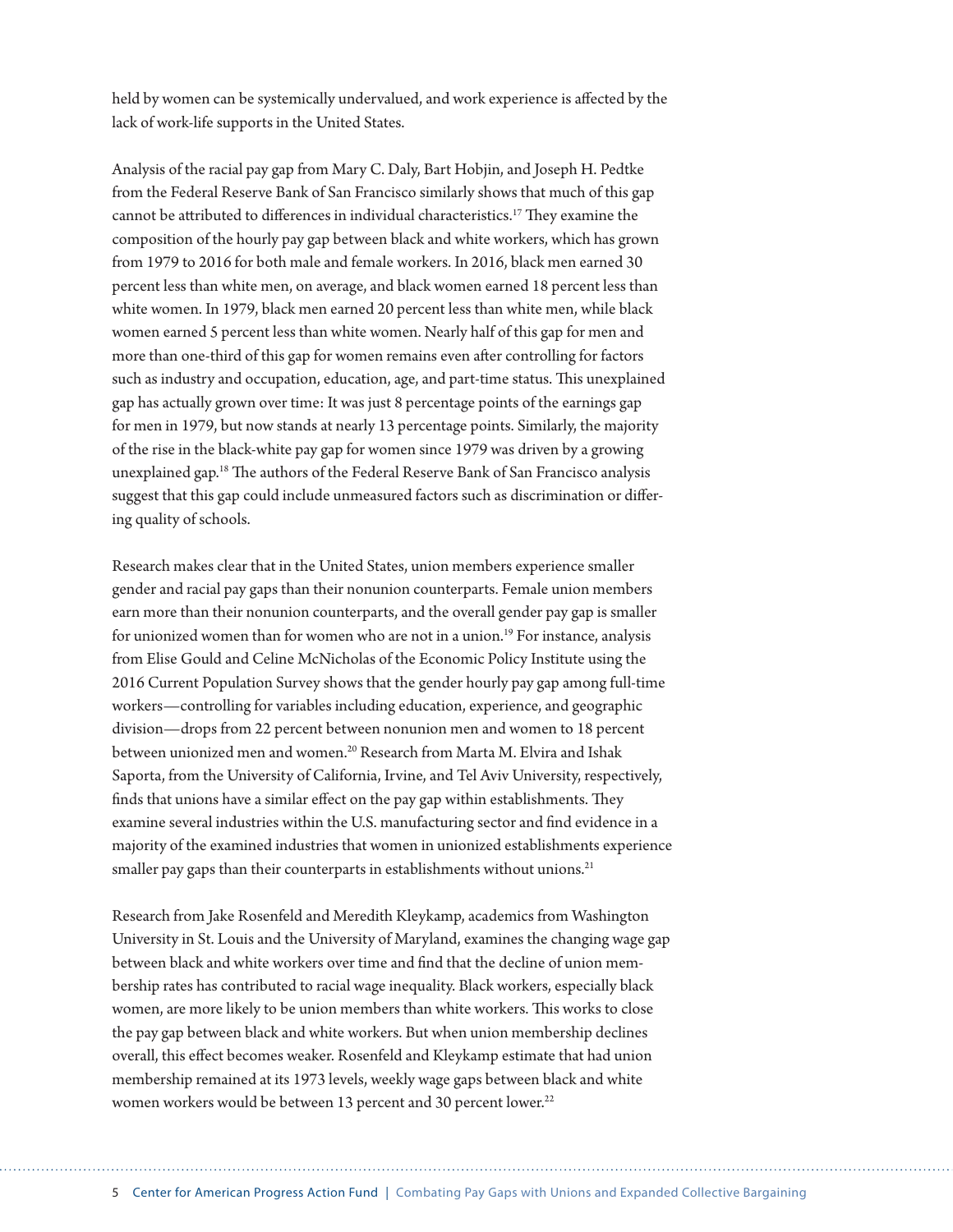Estimates from the Economic Policy Institute using 2016 data find that unionized black and Hispanic workers receive a 14.7 percent and 21.8 percent hourly wage premium, respectively, over comparable nonunion counterparts.<sup>23</sup> In contrast, non-Hispanic white workers receive a 9.6 percent wage premium.<sup>24</sup> This larger boost from unionization means that collective bargaining helps to reduce today's racial wage gap. What's more, research from Cherrie Bucknor at the Center for Economic and Policy Research finds that wage premiums for unionized black workers without college degrees are even higher.<sup>25</sup>

Unions also indirectly help reduce pay gaps—even for nonunion members—because increased unionization reduces overall income inequality. Research from Bruce Western and Rosenfeld, of Harvard University and University of Washington, respectively, found that from 1973 to 2007, the decline of unions explained up to one-third of the rise in wage inequality in the United States among men and one-fifth of the rise among women.<sup>26</sup> International research confirms that when union density is higher, income tends to be less concentrated among the richest households. According to a study from economists at the International Monetary Fund, a 10 percentage-point decrease in a country's union membership rate is associated with a 5 percent increase in the income accruing to the richest 10 percent.<sup>27</sup>

This reduction in overall wage inequality from unionization helps all workers—not just those who are represented by unions. When overall wage inequality is lower, research shows that gender and racial pay gaps are smaller. For example, research from Valerie Wilson and William M. Rodgers III at the Economic Policy Institute finds that the widening of the black-white wage gap in the United States is in part due to growing overall inequality.28 A more compressed economywide pay structure, especially when the lowest-paid workers are closer in pay to those at the median, will reduce gaps among different industries and firms that can lead to gender and racial wage gaps in the economy overall.<sup>29</sup> And it also means that even if employers unfairly view the qualifications of women or workers of color as lower than comparable men or white workers, the resulting gaps in pay are smaller. The impact of unionization is reflected in a study of local labor markets by Leslie McCall of Rutgers University, who found that overall black-white wage gaps are lower in metropolitan areas with higher union membership.<sup>30</sup>

## International data show lower pay gaps with more union coverage and higher levels of collective bargaining

The experiences of other countries provide further evidence that union coverage and the type of bargaining have a major impact on the gender and racial pay gaps found around the world. The wide variety of institutional arrangements across countries allows researchers to compare how variances in the share of workers covered by union collective bargaining agreements and the typical level of bargaining affect wage gaps. Studies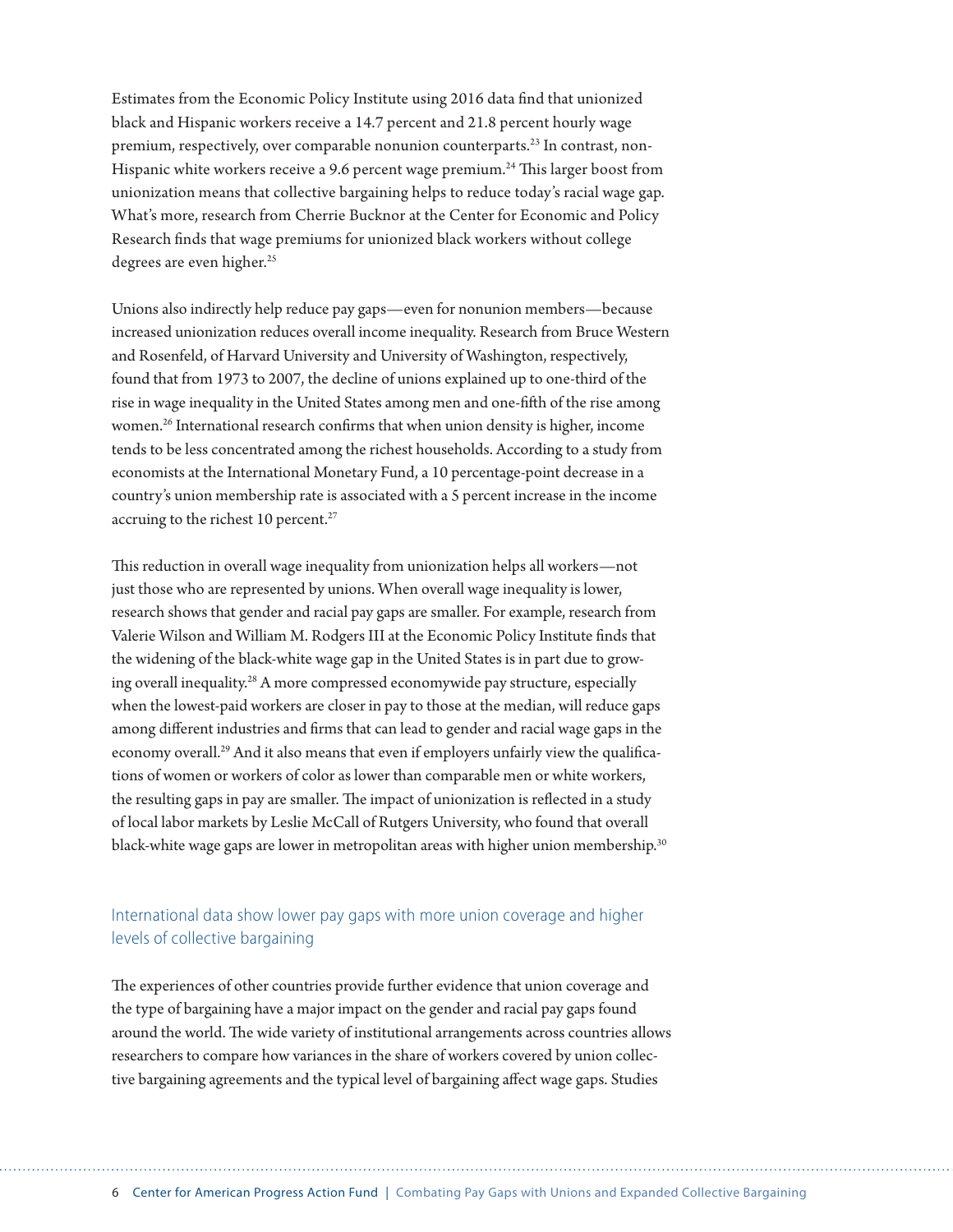generally demonstrate that increased union coverage decreases racial and gender pay gaps.31 Furthermore, studies also show bargaining at higher levels, such as by industry, can serve to reduce pay gaps more than firm-level bargaining can, likely because it leads to higher collective bargaining coverage and because it has greater leveling effect on wage differentials between firms and industries.<sup>32</sup>

Blau and Kahn studied data from 22 countries from 1985 to 1994 and found that countries with more compressed male wage distributions—which were determined in part by greater union coverage and statutory minimum wages—had a smaller wage penalty for women relative to men.<sup>33</sup> Blau and Kahn found that, as a result, increased collective bargaining coverage has a significant negative effect on gender wage gaps—and that this effect is stronger than the benefit from minimum wage laws. Their estimates show that a country moving from the 25th percentile to the 75th percentile of union coverage within their sample was associated with a 10 percentage-point smaller gender pay gap. After including other country-level controls, the impact of such a move ranges from approximately 8 percentage points to 18 percentage points. More recent research from Khan using 2012 gender pay gap data from Organization for Economic Cooperation and Development countries shows that this relationship still exists: Countries with higher levels of workers covered by union contracts exhibited smaller pay gaps for fulltime women, on average.<sup>34</sup>

Research from the United Kingdom confirms that, like in the United States, unionization serves to reduce gender and racial pay gaps.35 David Metcalf, Kristine Hansen, and Andy Charlwood, from the London School of Economics found that without collective bargaining, the U.K. gender wage gap and the black-white wage gap would be 3.1 percentage points and 3.3 percentage points wider, respectively.

A significant portion of the gender and racial pay gaps in the United States are a result of inequality in pay among industries. Research from Brenda Gannon, Robert Plasman, Francois Rycx, and Ilan Tojerow, of the National University of Ireland Galway and the Université libre de Bruxelles, shows that more centralized forms of collective bargaining can serve to reduce these interindustry differentials.<sup>36</sup> Their examination of six European countries found that higher levels of collective bargaining were correlated with smaller differences in wages between industries in a country.

The impact of collective bargaining on gender pay gaps can vary between low-paid and highly paid workers. Using data from Spain, where workers can be covered by national, regional, or firm-based collective bargaining agreements, Florentino Felgueroso, Maria Jose Perez-Villadoniga, and Juan Prieto examined how the level of bargaining affects gender wage gaps at different relative pay levels.<sup>37</sup> Overall, the authors report a 5 percentage-point smaller gender pay gap when workers were covered by a higher-level contract compared with a firm-level contract. This is primarily driven by the impact of above firm-level bargaining on lower-wage workers. Among workers who were paid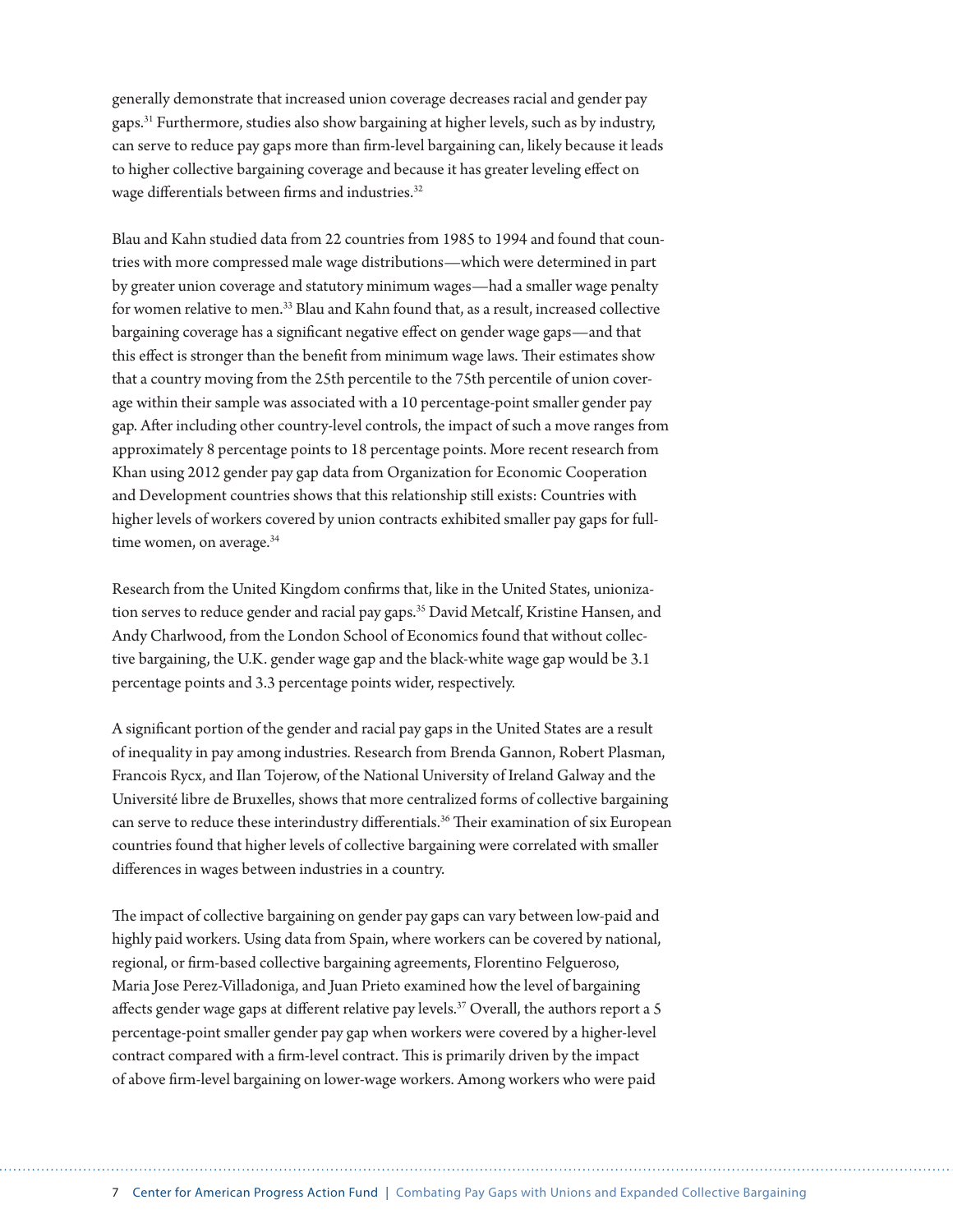below the median, wage gaps were higher among the workers who bargained at the firm level. However, firm based bargaining—which tends to allow less employer discretion for setting wages of higher-paid workers—was more effective at closing pay gaps among higher-paid workers.

To be sure, increased union coverage and bargaining at levels above the firm level are not a panacea for closing gender wage gaps. The case of Austria provides a cautionary tale: Despite collective bargaining agreements covering more than 9 in 10 workers, the country had the second-highest gender pay gap in the European Union in 2013.<sup>38</sup> In Austria, where bargaining largely takes place at the industry level, female-dominated industries tend to have lower minimum pay rates in their bargaining agreements, contributing to increased gender inequality.<sup>39</sup> This shows that bargaining partners must consider gender and racial equity at the bargaining table and take care not to extend pre-existing societal inequities by setting compensation standards that disadvantage industries and occupations where women and racial minorities are overrepresented.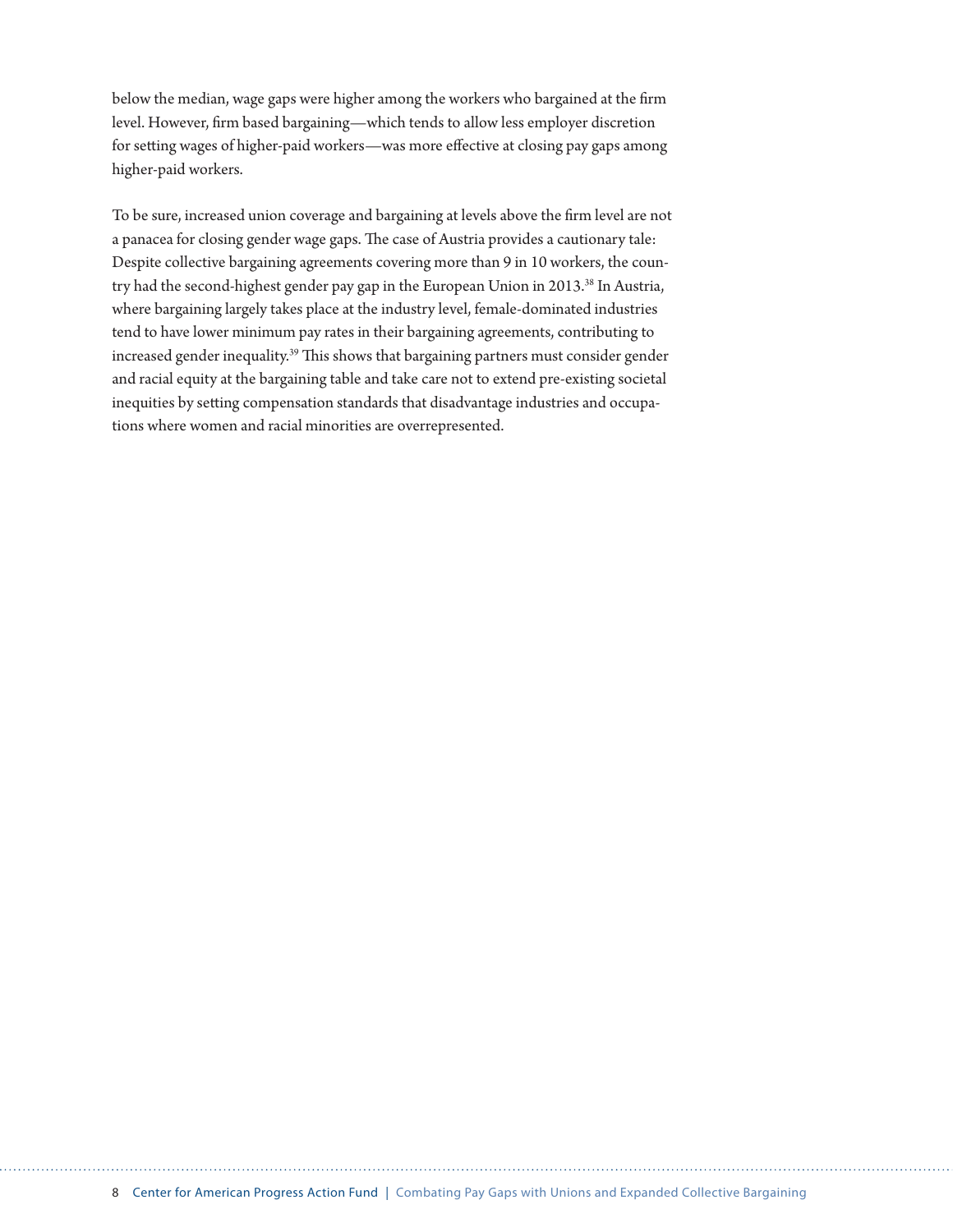# **Case study: The impact of centralized forms of wage-setting on gender pay gaps in Australia**

For more than a century, many Australian workers have had their wages set through a centralized process that combines elements of industrywide bargaining and minimum wage-setting<sup>40</sup>—somewhat analogous to CAP's wage board proposal.<sup>41</sup> State and federal arbitration tribunals would hear testimony from worker and employer representatives and then set minimum wage rates for certain industries or occupations. In 1907, a federal court case determined a basic "fair and reasonable" minimum wage rate; over subsequent decades, tribunals began to take this wage rate into account when setting wage awards, providing additional wage supplements to more skilled employees.<sup>42</sup>

This centralized form of wage-setting initially made it possible to explicitly institute discriminatory pay practices: In early years, employers had to pay women in traditionally female industries only 54 percent of the male pay rate.<sup>43</sup> But more centralized pay structures also made it easier to reduce pay discrimination: After 1972, award wages were equalized for men and women and instituted the principle of equal pay for work of equal value.<sup>44</sup> And some Australian states established even stronger principles on equal pay that workers could use to challenge discriminatory pay arrangements. For example, a commission in New South Wales found in 2002 that librarians—a predominantly female occupation—were not paid fairly compared with male-dominated public sector jobs and subsequently raised their pay by an average of 16 percent. $45$ 

A study from Michael P. Kidd and Michael Shannon looks at the overall impact of Australia's industrial relations structure on pay inequities. They examine why the hourly gender pay gap in Australia in 1989, where women were on average paid 15 percent less than men, was less than half as large as Canada's in the same year. In Australia at the time, nearly 4 in 5 employees' wages were set through the country's industrial tribunal system. Canadian wage bargaining, in contrast, was much more decentralized. Roughly one-third of Canadian workers were covered by a firm-level union contract and two-thirds bargained individually without union representation.<sup>46</sup> Kidd and Shannon found that the

difference in labor market institutions explained more than half of the difference in the gender wage gap between the two countries.

Since that study was conducted, Australia has gone through several rounds of reforms to its wage-setting institutions. Reforms passed in 1993 and 1996 encouraged firm- and individual-level bargaining, with limited wage awards serving as a safety net. Radical changes that dramatically curtailed the power of labor tribunals were implemented for a brief period of time after 2005 but were replaced in 2009 by the Fair Work Act, which currently governs Australian labor relations.<sup>47</sup> Under this law, the awards system was simplified, and Australian workers are now covered by 122 so-called modern awards that set minimum wages for different classifications of workers in a given industry or occupation.

These modern awards dictate the pay of fewer Australian workers than tribunals of the past. But they still have an impact on reducing gender pay gaps. A working paper from Barbara Broadway and Roger Wilkins finds that the gender gap in hourly pay among workers whose pay is set by awards is nearly half the size, or 10 percent, of the 19 percent gap among workers whose pay is set by other methods.48 However, they do find evidence that award payments—for both men and women—are lower in industries and occupations typically held by women.<sup>49</sup> Similarly, 2015 data from Australia's Workplace Gender Equality Agency shows that the gender pay gap in weekly earnings is smallest—9.2 percent—among workers whose wages are set by award, followed by workers whose wages are set by largely firm-level<sup>50</sup> collective agreement—16.5 percent—and those whose wages are set through individual arrangements-21.7 percent.<sup>51</sup>

The Australian experience shows that more centralized types of pay bargaining can effectively reduce gender pay gaps, so long as the principle of equal pay for equal work is considered when pay levels are being determined.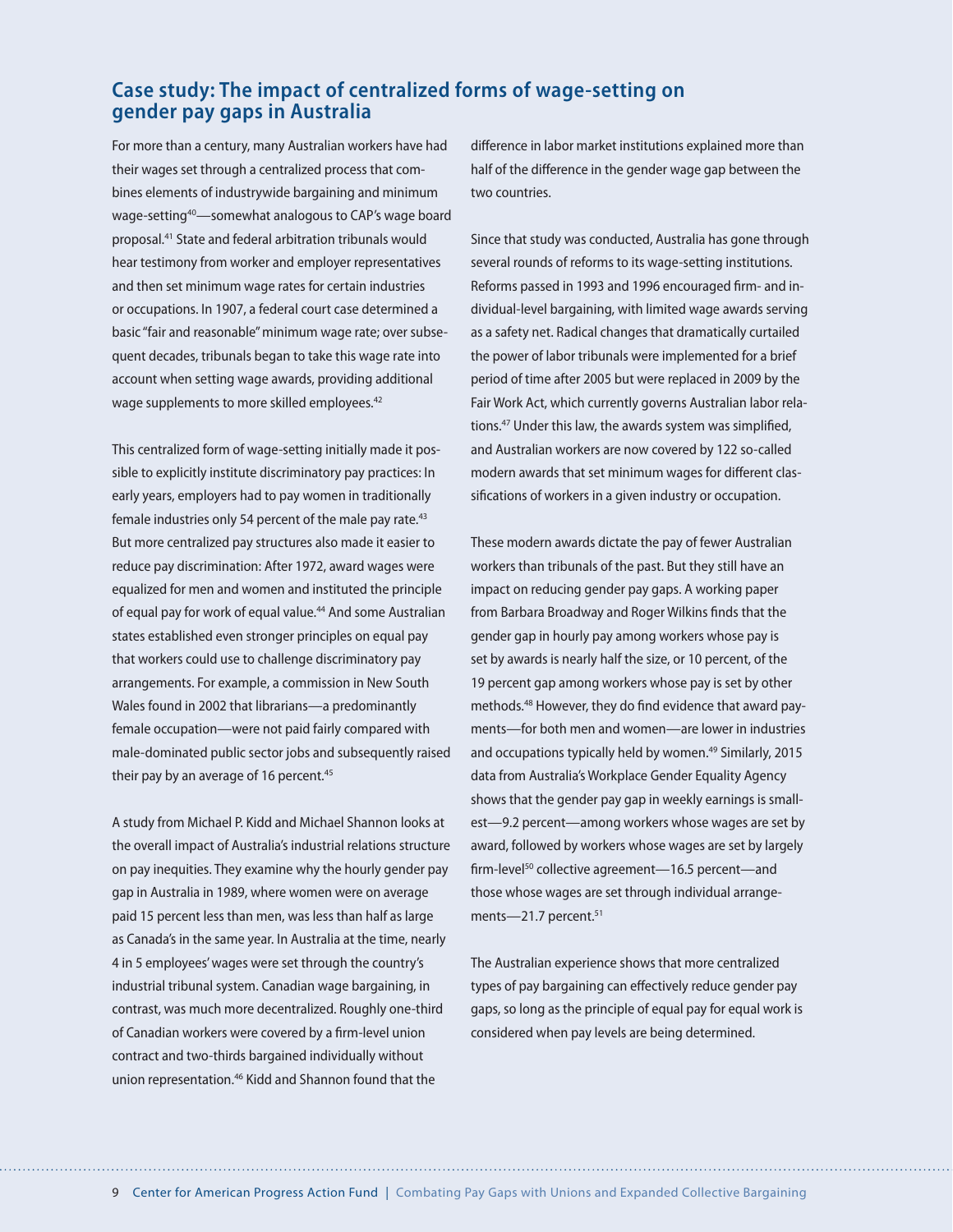#### More centralized forms of wage-setting close pay gaps in the United States

The research described earlier in this brief makes clear that the U.S system of primarily firm-based collective bargaining significantly reduces gender and racial pay gaps, but countries with greater collective bargaining coverage and especially systems with bargaining above the firm level tend to have smaller pay gaps. The U.S. experience in the public sector, prevailing wage, and minimum wage laws provide additional evidence to suggest that moving toward industrywide bargaining would lead to even lower gender and racial pay gaps. Pay scales that are often found in the public sector, prevailing wage laws that ensure wage standards across occupations, and minimum wage laws that bring up the wages of low-paid workers are somewhat like industrywide bargaining in that they set wages or wage floors across multiple worksites. This helps to reduce gender and racial pay gaps.

The public sector is a major employer of women and workers of color, due in part to past and present commitments to providing equal opportunities for all workers. As a result, women and African Americans hold a disproportionately high share of government jobs.52 But hiring practices are not the only factor distinguishing the public sector from private employers. Wage-setting in the public sector is typically more centralized than the individualized method largely found in the private sector. For example, take the predominant wage-setting structure for U.S. federal government workers: the General Schedule (GS) pay system. In 2017, the GS system covered nearly 1.5 million workers, or about 7 in 10 federal workers.<sup>53</sup> Federal agencies classify positions into one of 15 pay grades using a set of uniform standards within set occupational categories.<sup>54</sup> There are 10 steps within each pay grade, and workers can move up one or more steps based on their years of work and performance.

By focusing more specifically on measurable employee characteristics, such as education, and specific job responsibilities found in a given occupation, these more centralized pay structures reduce the amount of gender and racial pay discrimination. For example, in 2012, female workers paid through the GS system were paid 10.8 percent less annually than male workers,<sup>55</sup> which is dramatically lower than the overall pay gap of 23.5 percent among all—including the private sector—full-time, full-year workers that year.56 Regression analysis from the U.S. Office of Personnel Management finds that 3.8 percentage points of this gap are unexplained by measurable factors.<sup>57</sup>

This unexplained gap could be due to discrimination or other unmeasured factors such as prior work experience outside of the federal government.

Studies that examine the U.S. public sector broadly—including federal, state, and local government workers—also show that women and workers of color face lower pay gaps than private sector workers. Hadas Mandel and Moshe Semyonov, sociologists at Tel Aviv University, examined U.S. weekly earnings data and found that in 2010, the public sector gender pay gap was one-fifth less than the private sector gender pay gap.<sup>58</sup>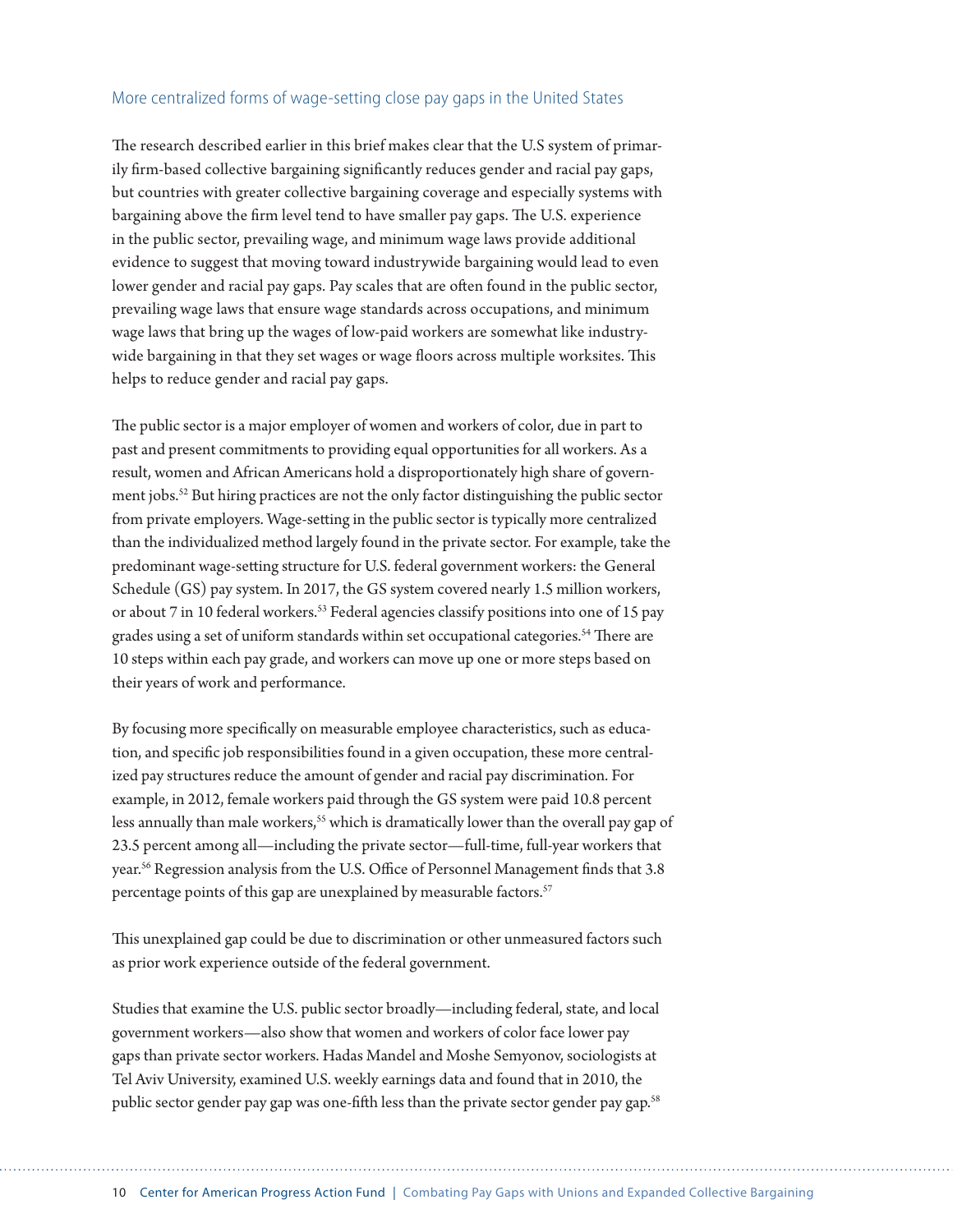Occupational differences explained twice as much of the gender pay gap in the public sector compared with the private sector gap. This is to be expected from a centralized structure where pay is more similar within occupations. The fact that occupational differences explain a larger share of the public sector gender pay gap serves as a reminder that some occupations predominantly filled by women can be systemically undervalued compared with predominantly male occupations.<sup>59</sup> Care must be taken to ensure that collective bargaining at the industry or occupation level serves to close these divides.

University of Wisconsin sociologists Eric Grodsky and Devah Pager similarly find that the racial pay gap is smaller between white and black male workers in the public sector than in the private sector.<sup>60</sup> Black male workers earned 34 percent less per hour than their white male counterparts in the private sector, compared with 24 percent less in the public sector. Furthermore, analysis from John S. Heywood and Daniel Parent, economists at the University of Wisconsin-Milwaukee and HEC Montréal, respectively, finds that the black-white wage gap in the private sector grows dramatically at higher income levels but remains generally flat across the income distribution in the public sector. This shows that pay scales can help reduce pay gaps for both low- and high-income workers.<sup>61</sup>

Analysis from David Cooper, Mary Gable, and Algernon Austin at the Economic Policy Institute finds that African American and Hispanic workers employed by U.S. state and local governments experience smaller racial pay gaps than do white workers, compared with their counterparts in the private sector.<sup>62</sup> After controlling for factors including education, experience, region, and organization size, African American and Hispanic workers in the state and local public sector were paid 2.2 percent and 2.9 percent less, respectively, than comparable white workers.<sup>63</sup> These gaps were dramatically higher—12.9 percent for African American workers and 11.1 percent for Hispanic workers—in the private sector.<sup>64</sup>

Evidence from another type of pay-setting structure in the United States, prevailing wage laws, suggests that industry- or regionwide bargaining would reduce pay gaps. The federal government and many state governments require that workers on public construction jobs be paid at least a government-determined prevailing wage. This wage, which differs based on occupation and is based on local market wage rates, ensures that government spending will not drive down labor standards.

Researchers Jill Manzo, Robert Bruno, and Frank Manzo IV of the Illinois Economic Policy Institute examine how the prevailing wage affects racial equity using the fact that some states do not require prevailing wages to be paid on state construction work.<sup>65</sup> After controlling for several demographic and economic factors, they find that white construction workers in states with prevailing wage laws see 17 percent higher incomes than in states without such laws, but black construction workers see a larger 23.6 percent benefit on average. As a result, the authors estimate that if a state without prevailing wage laws was to implement such a law, it would close the white-black pay gap among construction workers by about 7 percentage points.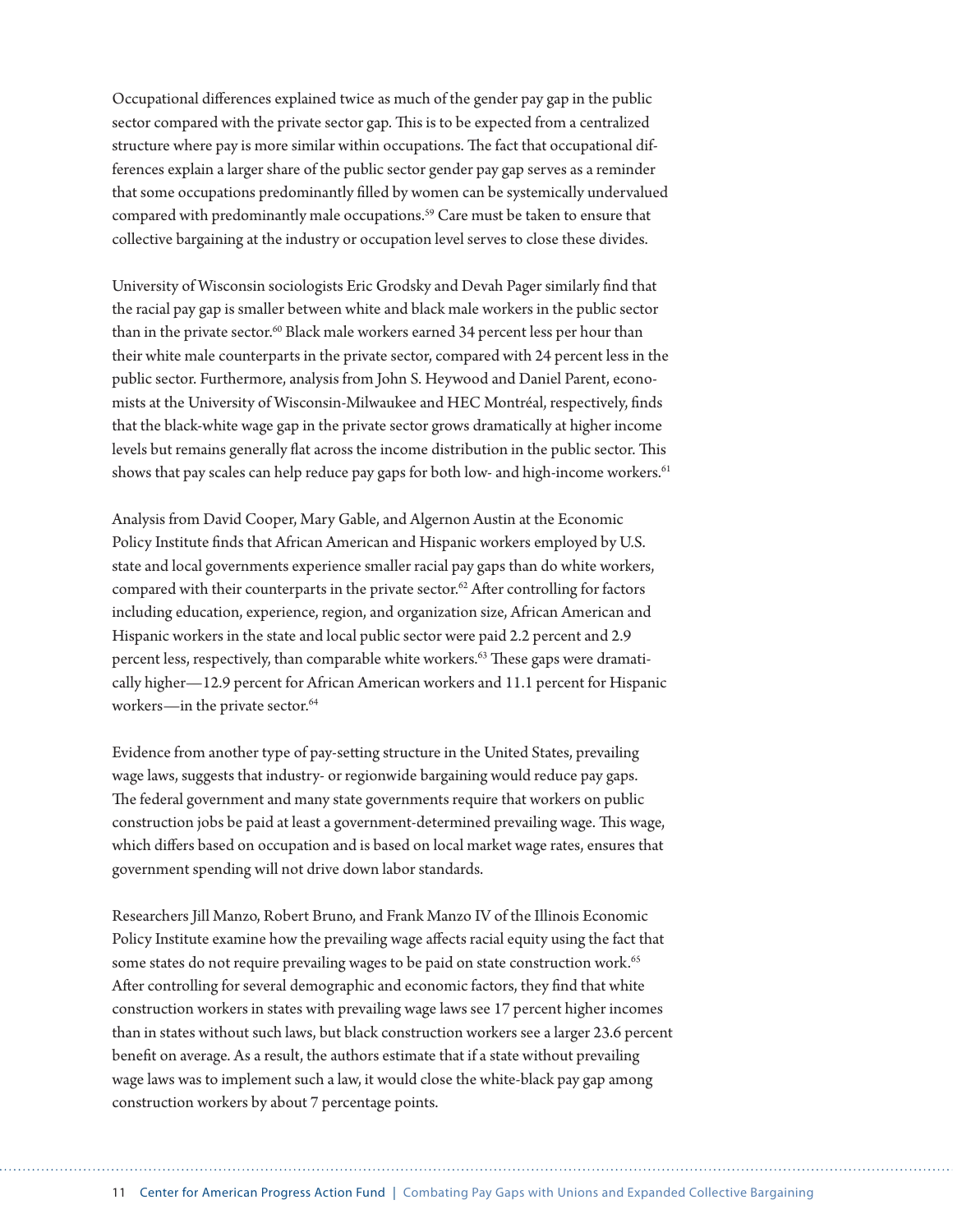Another type of wage-setting that occurs above the firm level—changes to the U.S. minimum wage—also has had an effect on the gender and racial wage gap. When examining the change in the gender wage gap from 1979 to 1988, Blau and Kahn estimated that had the minimum wage not declined in real terms, the overall gender pay gap would have been 1.6 percentage points smaller.<sup>66</sup> As to be expected, the minimum wage had the largest impact on workers who are most likely to be paid this wage those with less education or experience. The gender gap would have been narrowed by an estimated 5 percentage points among the lowest-skilled workers had the minimum wage retained its value. Researchers have found that states with a lower minimum wage tend to have higher gender wage gaps. According to the National Women's Law Center, in 2015, women in states with minimum wages of at least \$8.25 per hour had a pay gap of 13.5 percent, compared with the 23 percent gap in states with the federal minimum wage of \$7.25.<sup>67</sup>

# Conclusion

It is crucial that policymakers act to boost the pay of American workers and ensure that prosperity is broadly shared. Today's high levels of income inequality, which are in part driven by the decline of union membership, contribute to the existing gender pay gap and growing racial pay gap. While many policies would help address these problems, the research presented in this brief demonstrates that reforms to allow more workers to bargain collectively—especially across multiple employers—would play a major role in reducing these gaps.

Achieving this reform will not be easy: American labor law has seen no major changes since the Taft-Hartley Act, which weakened union power, became law in 1947.<sup>68</sup> But putting forth the effort would be worth it. Updating the nation's labor law system so that more workers can bargain collectively and so that more bargaining occurs at the industry or occupation level—such as through the creation of wage boards—would raise wages and reduce inequities across gender and racial lines.<sup>69</sup> Pro-worker state and local lawmakers should take action to move toward such a system in their own jurisdictions.<sup>70</sup> And lawmakers at the national level aiming to solve the nation's ongoing problems of stagnant wages, growing inequality, and unequal pay of women and workers of color should commit to rebuilding worker power through a modernized form of collective bargaining.

*David Madland is a senior fellow and the senior adviser to the American Worker Project at the Center for American Progress Action Fund. Alex Rowell is a policy analyst for Economic Policy at the Center.*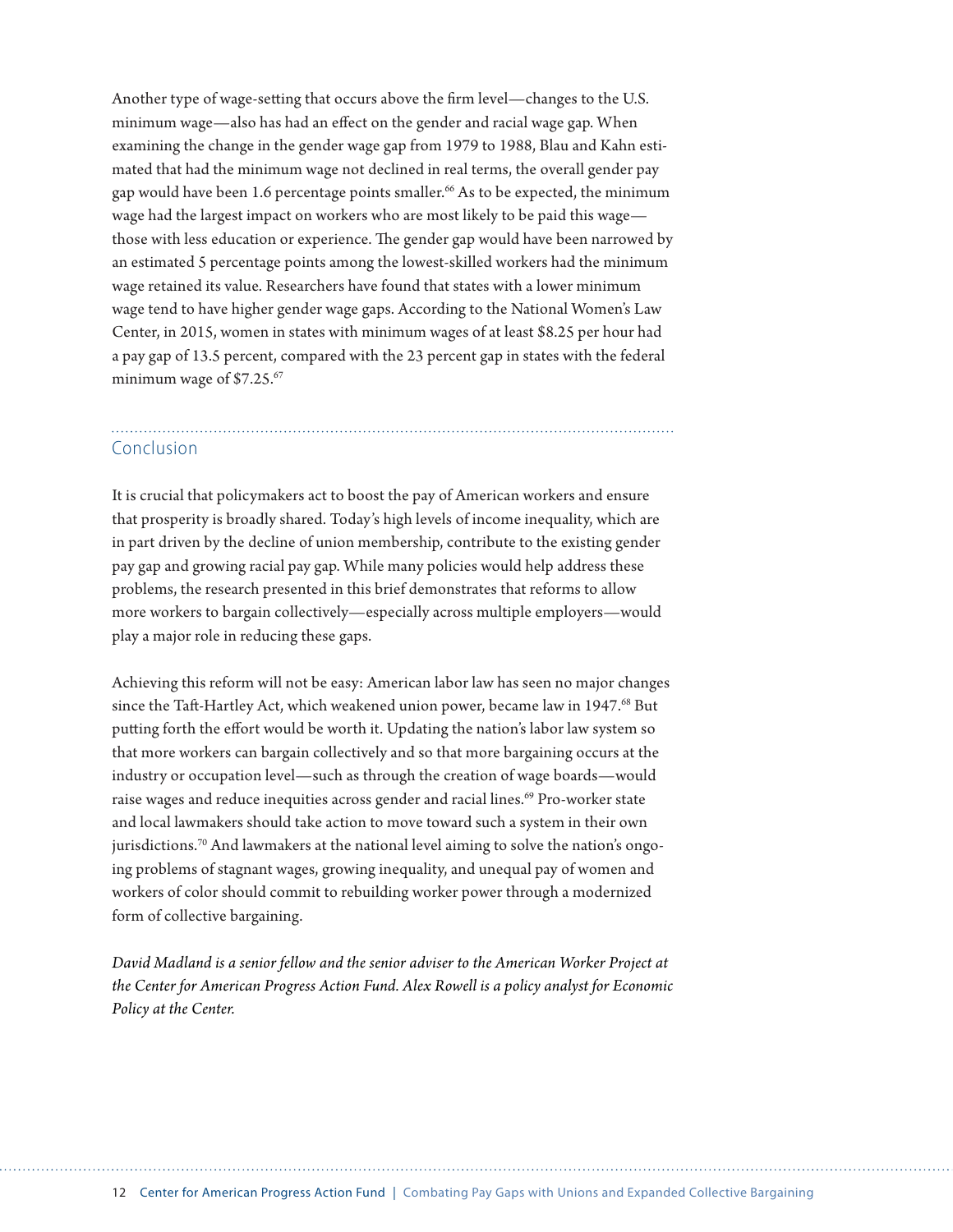### Endnotes

- 1 Mary C. Daly, Bart Hobijn, and Joseph H. Pedtke, "Disappointing Facts about the Black-White Wage Gap," Federal Reserve Bank of San Francisco, September 5, 2017, available at [https://www.frbsf.org/economic-research/files/el2017-26.](https://www.frbsf.org/economic-research/files/el2017-26.pdf) [pdf](https://www.frbsf.org/economic-research/files/el2017-26.pdf); Jake Rosenfeld and Meredith Kleykamp, "Organized Labor and Racial Wage Inequality in the United States," *American Journal of Sociology* 177 (5) (2012): 1460–1502.
- 2 David Madland, "The Future of Worker Voice and Power" (Washington: Center for American Progress, 2016), available at [https://www.americanprogress.org/issues/economy/re](https://www.americanprogress.org/issues/economy/reports/2016/10/11/143072/the-future-of-worker-voice-and-power/)[ports/2016/10/11/143072/the-future-of-worker-voice-and](https://www.americanprogress.org/issues/economy/reports/2016/10/11/143072/the-future-of-worker-voice-and-power/)[power/;](https://www.americanprogress.org/issues/economy/reports/2016/10/11/143072/the-future-of-worker-voice-and-power/) David Madland and Alex Rowell, "How State and Local Governments Can Strengthen Worker Power and Raise Wages" (Washington: Center for American Progress Action Fund, 2017), available at [https://www.americanprogres](https://www.americanprogressaction.org/issues/economy/reports/2017/05/02/166640/state-local-governments-can-strengthen-worker-power-raise-wages/)[saction.org/issues/economy/reports/2017/05/02/166640/](https://www.americanprogressaction.org/issues/economy/reports/2017/05/02/166640/state-local-governments-can-strengthen-worker-power-raise-wages/) [state-local-governments-can-strengthen-worker-power](https://www.americanprogressaction.org/issues/economy/reports/2017/05/02/166640/state-local-governments-can-strengthen-worker-power-raise-wages/)[raise-wages/](https://www.americanprogressaction.org/issues/economy/reports/2017/05/02/166640/state-local-governments-can-strengthen-worker-power-raise-wages/); David Madland, "Wage Boards for American Workers: Industry-Level Collective Bargaining for All Workers" (Washington: Center for American Progress, 2018), available at [https://www.americanprogress.org/issues/](https://www.americanprogress.org/issues/economy/reports/2018/04/09/448515/wage-boards-american-workers/) [economy/reports/2018/04/09/448515/wage-boards-ameri](https://www.americanprogress.org/issues/economy/reports/2018/04/09/448515/wage-boards-american-workers/)[can-workers/](https://www.americanprogress.org/issues/economy/reports/2018/04/09/448515/wage-boards-american-workers/).
- 3 Madland, "The Future of Worker Voice and Power"; Madland and Rowell, "How State and Local Governments Can Strengthen Worker Power and Raise Wages"; Madland, "Wage Boards for American Workers.
- 4 Francine D. Blau and Lawrence M. Kahn, "Understanding International Differences in the Gender Pay Gap," *Journal of Labor Economics* 21 (1) (2003): 106–144.
- 5 Michael P. Kidd and Michael Shannon, "The Gender Wage Gap: A Comparison of Australia and Canada," *ILR Review*  49 (4) (1996): 729–746; Barbara Broadway and Roger Wilkins, "Probing the Effects of the Australian System of Minimum Wages on the Gender Wage Gap." Working Paper 31/17 (Melbourne Institute, 2017), available at [http://melbourneinstitute.unimelb.edu.au/\\_\\_data/assets/](http://melbourneinstitute.unimelb.edu.au/__data/assets/pdf_file/0011/2586359/wp2017no31.pdf) [pdf\\_file/0011/2586359/wp2017no31.pdf;](http://melbourneinstitute.unimelb.edu.au/__data/assets/pdf_file/0011/2586359/wp2017no31.pdf) Workplace Gender Equality Agency, "Gender pay gap statistics" (2016), available at [https://www.wgea.gov.au/sites/default/files/](https://www.wgea.gov.au/sites/default/files/Gender_Pay_Gap_Factsheet.pdf) [Gender\\_Pay\\_Gap\\_Factsheet.pdf.](https://www.wgea.gov.au/sites/default/files/Gender_Pay_Gap_Factsheet.pdf)
- 6 Madland, "The Future of Worker Voice and Power"; Madland and Rowell, "How State and Local Governments Can Strengthen Worker Power and Raise Wages"; Madland, "Wage Boards for American Workers.
- 7 Jill Manzo, Robert Bruno, and Frank Manzo IV, "State Prevailing Wage Laws Reduce Racial Income Gaps in Construction" (La Grange, IL: Illinois Economic Policy Institute, 2018), available at [https://illinoisepi.files.wordpress.com/2018/02/](https://illinoisepi.files.wordpress.com/2018/02/ilepi-pmcr-prevailing-wage-reduces-racial-income-gaps-final.pdf) [ilepi-pmcr-prevailing-wage-reduces-racial-income-gaps](https://illinoisepi.files.wordpress.com/2018/02/ilepi-pmcr-prevailing-wage-reduces-racial-income-gaps-final.pdf)[final.pdf](https://illinoisepi.files.wordpress.com/2018/02/ilepi-pmcr-prevailing-wage-reduces-racial-income-gaps-final.pdf).
- 8 Jake Rosenfeld, "Don't ask or tell: Pay secrecy policies in U.S. workplaces," *Social Science Research* 65 (2017): 1–16; Marlene Kim, "Pay Secrecy and the Gender Wage Gap in the United States," *Industrial Relations* 54 (4) (2015): 648–667.
- 9 Michelle J. Budig, Joya Misra, and Irene Boeckmann, "Work-Family Policy Trade-Offs for Mothers? Unpacking the Cross-National Variation in Motherhood Earnings Penalties," *Work and Occupations* 43 (2) (2016): 119–177.
- 10 Blau and Kahn, "Understanding International Differences in the Gender Pay Gap."

11 David Madland and Nick Bunker, "Unions Make Democracy Work for the Middle Class: Organized Labor Helps Ordinary Citizens Participate More and Have a Greater Say" (Washington: Center for American Progress Action Fund, 2012), available at [https://www.americanprogressaction.org/](https://www.americanprogressaction.org/issues/economy/reports/2012/01/25/10913/unions-make-democracy-work-for-the-middle-class/) [issues/economy/reports/2012/01/25/10913/unions-make](https://www.americanprogressaction.org/issues/economy/reports/2012/01/25/10913/unions-make-democracy-work-for-the-middle-class/)[democracy-work-for-the-middle-class/;](https://www.americanprogressaction.org/issues/economy/reports/2012/01/25/10913/unions-make-democracy-work-for-the-middle-class/) David Madland and Danielle Corley, "Unions Are Among the Very Few Interest Groups that Represent the Middle Class," Center for American Progress Action Fund, November 14, 2014, available at [https://www.americanprogressaction.org/issues/economy/](https://www.americanprogressaction.org/issues/economy/news/2014/11/14/101163/unions-are-among-the-very-few-interest-groups-that-represent-the-middle-class-2/) [news/2014/11/14/101163/unions-are-among-the-very-few](https://www.americanprogressaction.org/issues/economy/news/2014/11/14/101163/unions-are-among-the-very-few-interest-groups-that-represent-the-middle-class-2/)[interest-groups-that-represent-the-middle-class-2/;](https://www.americanprogressaction.org/issues/economy/news/2014/11/14/101163/unions-are-among-the-very-few-interest-groups-that-represent-the-middle-class-2/) Richard B. Freeman, "What Do Unions Do … To Voting." Working Paper 9992 (National Bureau of Economic Research, 2003) available at [http://www.nber.org/papers/w9992.pdf.](http://www.nber.org/papers/w9992.pdf) See also James Feigenbaum, Alexander Hertel-Fernandez, and Vanessa Williamson, "From the Bargaining Table to the Ballot Box: Political Effects of Right to Work Laws." Working Paper 24259 (National Bureau of Economic Research, 2018), available at <http://www.nber.org/papers/w24259>.

- 12 Jelle Visser, "Wage Bargaining Institutions from crisis to crisis" (Brussels, Belgium: European Commission, 2013), available at [http://ec.europa.eu/economy\\_finance/publica](http://ec.europa.eu/economy_finance/publications/economic_paper/2013/pdf/ecp488_en.pdf)[tions/economic\\_paper/2013/pdf/ecp488\\_en.pdf;](http://ec.europa.eu/economy_finance/publications/economic_paper/2013/pdf/ecp488_en.pdf) International Trade Unions Confederation, "Frontlines Report April 2013" (2013), available at [https://www.ituc-csi.org/IMG/pdf/](https://www.ituc-csi.org/IMG/pdf/en_ituc_frontlines_full_report_april_2013_web.pdf) [en\\_ituc\\_frontlines\\_full\\_report\\_april\\_2013\\_web.pdf.](https://www.ituc-csi.org/IMG/pdf/en_ituc_frontlines_full_report_april_2013_web.pdf)
- 13 Toke S. Aidt and Zafiris Tzannatos, "Trade Unions, Collective Bargaining, and Macroeconomic Performance: A Review," *Industrial Relations Journal* 39 (4) (2008): 258–295; International Trade Unions Confederation, "Frontlines Report April 2013"; Blau and Kahn, "Understanding International Differences in the Gender Pay Gap."
- 14 Madland, "The Future of Worker Voice and Power"; Madland and Rowell, "How State and Local Governments Can Strengthen Worker Power and Raise Wages"; Madland, "Wage Boards for American Workers" ; *WAGE Act,* H.R. 4548, 115thCong. (2017), available at [https://www.congress.gov/](https://www.congress.gov/bill/115th-congress/house-bill/4548/) [bill/115th-congress/house-bill/4548/;](https://www.congress.gov/bill/115th-congress/house-bill/4548/) *Workplace Democracy Act,* S. 2810, 115th Cong. (2018), available at [https://www.](https://www.congress.gov/bill/115th-congress/senate-bill/2810) [congress.gov/bill/115th-congress/senate-bill/2810;](https://www.congress.gov/bill/115th-congress/senate-bill/2810) Senate Democrats, "Give Workers the Freedom to Negotiate a Better Deal," available at [https://www.democrats.senate.gov/](https://www.democrats.senate.gov/imo/media/doc/Freedom%20to%20Negotiate%20A%20Better%20Deal%20White%20Paper%20Final%2011%201%202017.pdf) [imo/media/doc/Freedom%20to%20Negotiate%20A%20](https://www.democrats.senate.gov/imo/media/doc/Freedom%20to%20Negotiate%20A%20Better%20Deal%20White%20Paper%20Final%2011%201%202017.pdf) [Better%20Deal%20White%20Paper%20Final%2011%20](https://www.democrats.senate.gov/imo/media/doc/Freedom%20to%20Negotiate%20A%20Better%20Deal%20White%20Paper%20Final%2011%201%202017.pdf) [1%202017.pdf](https://www.democrats.senate.gov/imo/media/doc/Freedom%20to%20Negotiate%20A%20Better%20Deal%20White%20Paper%20Final%2011%201%202017.pdf) (last accessed May 2018).
- 15 Jocelyn Frye, "Next Steps for Progress on Equal Pay" (Washington: Center for American Progress, 2016), available at [https://www.americanprogress.org/issues/women/](https://www.americanprogress.org/issues/women/reports/2016/04/12/135267/next-steps-for-progress-on-equal-pay/) [reports/2016/04/12/135267/next-steps-for-progress-on](https://www.americanprogress.org/issues/women/reports/2016/04/12/135267/next-steps-for-progress-on-equal-pay/)[equal-pay/](https://www.americanprogress.org/issues/women/reports/2016/04/12/135267/next-steps-for-progress-on-equal-pay/); Kaitlin Holmes and Danielle Corley, "International Approaches to Closing the Gender Wage Gap" (Washington: Center for American Progress, 2018), available at [https://www.americanprogress.org/issues/women/](https://www.americanprogress.org/issues/women/reports/2017/04/04/429825/international-approaches-closing-gender-wage-gap/) [reports/2017/04/04/429825/international-approaches](https://www.americanprogress.org/issues/women/reports/2017/04/04/429825/international-approaches-closing-gender-wage-gap/)[closing-gender-wage-gap/;](https://www.americanprogress.org/issues/women/reports/2017/04/04/429825/international-approaches-closing-gender-wage-gap/) U.S. Equal Employment Opportunity Commission, "Title VII of the Civil Rights Act of 1964," available at<https://www.eeoc.gov/laws/statutes/titlevii.cfm> (last accessed May 2018).
- 16 Francine D. Blau and Lawrence M. Kahn, "The Gender Wage Gap: Extent, Trends, and Explanations" (Bonn, Germany: IZA Institute of Labor Economics, 2016), available at [http://ftp.](http://ftp.iza.org/dp9656.pdf) [iza.org/dp9656.pdf.](http://ftp.iza.org/dp9656.pdf)
- 17 Daly, Hobijn, and Pedtke, "Disappointing Facts about the Black-White Wage Gap."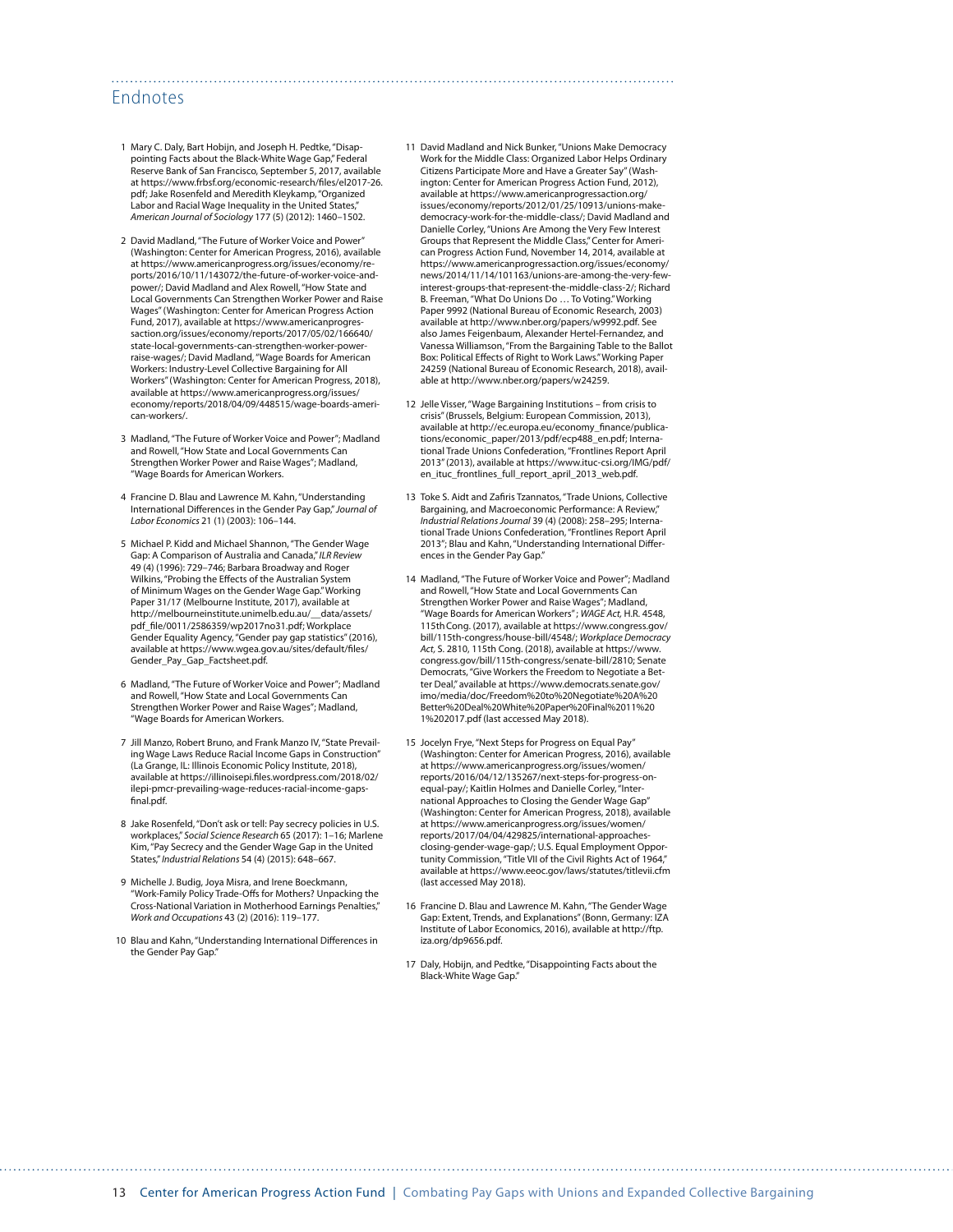#### 18 Ibid.

- 19 Kayla Patrick and Sarah David Heydemann, "Union Membership is Critical for Equal Pay," National Women's Law Center, March 2018, available at [https://nwlc.org/resources/union](https://nwlc.org/resources/union-membership-critical-women%E2%80%99s-wage-equality/)[membership-critical-women%E2%80%99s-wage-equality/](https://nwlc.org/resources/union-membership-critical-women%E2%80%99s-wage-equality/).
- 20 Elise Gould and Celine McNicholas, "Unions help narrow the gender wage gap" (Washington: Economic Policy Institute, 2018), available at [https://www.epi.org/blog/unions-help](https://www.epi.org/blog/unions-help-narrow-the-gender-wage-gap/)[narrow-the-gender-wage-gap/.](https://www.epi.org/blog/unions-help-narrow-the-gender-wage-gap/)
- 21 Marta M. Elvira and Ishak Saporta, "How Does Collective Bargaining Affect the Gender Pay Gap?", *Work and Occupations*  28 (4) (2001): 469–490.
- 22 Rosenfeld and Kleykamp, "Organized Labor and Racial Wage Inequality in the United States." Note that Rosenfeld and Kleykamp found that during their sample's time period, black and white workers received similar union wage premiums.
- 23 Josh Bivens and others, "How today's unions help working people" (Washington: Economic Policy Institute, 2017), available at https://www.epi.org/publication/how-todaysunions-help-working-people-giving-workers-the-power-toimprove-their-jobs-and-unrig-the-economy/#epi-toc-10.
- 24 Ibid.
- 25 Cherrie Bucknor, "Black Workers, Unions, and Inequality" (Washington: Center for Economic and Policy Research, 2016), available at [http://cepr.net/publications/reports/](http://cepr.net/publications/reports/black-workers-unions-and-inequality) [black-workers-unions-and-inequality](http://cepr.net/publications/reports/black-workers-unions-and-inequality).
- 26 Bruce Western and Jake Rosenfeld, "Unions, Norms, and the Rise in U.S. Wage Inequality," *American Sociological Review* 76 (4) (2011): 513–537.
- 27 Florence Jaumotte and Carolina Osorio Buitron, "Inequality and Labor Market Institutions" (Washington: International Monetary Fund, 2015), available at [https://www.imf.org/](https://www.imf.org/external/pubs/ft/sdn/2015/sdn1514.pdf) [external/pubs/ft/sdn/2015/sdn1514.pdf.](https://www.imf.org/external/pubs/ft/sdn/2015/sdn1514.pdf)
- 28 Valerie Wilson and William M. Rodgers III, "Black-white wage gaps expand with rising wage inequality" (Washington: Economic Policy Institute, 2016), available at [https://www.](https://www.epi.org/publication/black-white-wage-gaps-expand-with-rising-wage-inequality/) [epi.org/publication/black-white-wage-gaps-expand-with](https://www.epi.org/publication/black-white-wage-gaps-expand-with-rising-wage-inequality/)[rising-wage-inequality/](https://www.epi.org/publication/black-white-wage-gaps-expand-with-rising-wage-inequality/).
- 29 Blau and Kahn, "Understanding International Differences in the Gender Pay Gap"; Aidt and Tzannatos, "Trade Unions, Collective Bargaining, and Macroeconomic Performance"; Francine D. Blau and Lawrence M. Kahn, "Gender Differences in Pay." Working Paper 7732 (National Bureau of Economic Research 2000), available at [http://www.nber.org/papers/](http://www.nber.org/papers/w7732.pdf) [w7732.pdf.](http://www.nber.org/papers/w7732.pdf)
- 30 Leslie McCall, "Sources of Racial Wage Inequality in Metropolitan Labor Markets: Racial, Ethnic, and Gender Differences," *American Sociological Review* 66 (4) (2001): 520–541.
- 31 Blau and Kahn, "Understanding International Differences in the Gender Pay Gap"; Blau and Kahn, "Gender Differences in Pay"; David Metcalf, Kirstine Hansen, and Andy Charlwood, "Unions and the Sword of Justice: Unions and Pay Systems, Pay Inequality, Pay Discrimination and Low Pay," *National Institute Economic Review* 176 (2001): 61–75.
- 32 Blau and Kahn, "Understanding International Differences in the Gender Pay Gap"; Blau and Kahn, "Gender Differences in Pay"; Brenda Gannon and others, "Inter-Industry Wage Differentials and the Gender Wage Gap: Evidence from European Countries," *The Economic and Social Review* 38 (1) (2005): 135–155; Florentino Felgueroso, María José Pérez-Villadóniga, and Juan Prieto, "Collective Bargaining and the Gender Wage Gap: A Quantile Regression Approach" (Madrid, Spain: Fedea, 2007), available at [http://documen](http://documentos.fedea.net/pubs/dt/2007/dt-2007-06.pdf)[tos.fedea.net/pubs/dt/2007/dt-2007-06.pdf](http://documentos.fedea.net/pubs/dt/2007/dt-2007-06.pdf); Gillian Whitehouse, "Legislation and Labour Market Gender Inequality: An Analysis of OECD Countries," *Work, Employment, and Society* 6 (1) (1992): 65–86. For more on potential pathways that unionization and increased bargaining centralization can reduce racial and gender pay gaps, see Francine D. Blau and Lawrence M. Kahn, "International Differences in Male Wage Inequality: Institutions versus Market Forces." Working Paper 4678 (National Bureau of Economic Research, 1994), available at<http://www.nber.org/papers/w4678>; Ronald Schettkat, "Institutions in the Economic Fitness Landscape: What Impact Do Welfare State Institutions Have on Economic Performance?" (Bonn, Germany: IZA Institute of Labor Economics, 2003), available at [https://www.iza.org/](https://www.iza.org/publications/dp/696/institutions-in-the-economic-fitness-landscape-what-impact-do-welfare-state-institutions-have-on-economic-performance) [publications/dp/696/institutions-in-the-economic-fitness](https://www.iza.org/publications/dp/696/institutions-in-the-economic-fitness-landscape-what-impact-do-welfare-state-institutions-have-on-economic-performance)[landscape-what-impact-do-welfare-state-institutions-have](https://www.iza.org/publications/dp/696/institutions-in-the-economic-fitness-landscape-what-impact-do-welfare-state-institutions-have-on-economic-performance)[on-economic-performance](https://www.iza.org/publications/dp/696/institutions-in-the-economic-fitness-landscape-what-impact-do-welfare-state-institutions-have-on-economic-performance).
- 33 Blau and Kahn, "Understanding International Differences in the Gender Pay Gap."
- 34 Lawrence M. Kahn, "Wage compression and the gender pay gap" (Bonn, Germany: IZA World of Labor, 2015), available at [https://wol.iza.org/articles/wage-compression-and-gender](https://wol.iza.org/articles/wage-compression-and-gender-pay-gap/long)[pay-gap/long](https://wol.iza.org/articles/wage-compression-and-gender-pay-gap/long).
- 35 Metcalf, Hansen, and Charlwood, "Unions and the Sword of Justice."
- 36 Gannon and others, "Inter-Industry Wage Differentials and the Gender Wage Gap."
- 37 Felgueroso, Pérez-Villadóniga, and Prieto, "Collective Bargaining and the Gender Wage Gap."
- 38 Nadja Bergmann and Claudia Sorger, "Some Facts about the Gender Pay Gap in Austria" (Vienna, Austria: PROGRESS Programme of the European Union, 2015), available at [http://](http://www.genderpaygap.eu/documents/Factsheet_Austria.pdf) [www.genderpaygap.eu/documents/Factsheet\\_Austria.pdf.](http://www.genderpaygap.eu/documents/Factsheet_Austria.pdf)
- 39 Jill Rubery and Damian Grimshaw, "Gender and the Minimum Wage." In Sangheon Lee and Deirdre McCann, eds., *Regulating for Decent Work: New Directions in Labour Market Regulation* (New York: Palgrave Macmillan, 2011).
- 40 Reg Hamilton, "The Australian Minimum Wage 1907–2011" (Brisbane City, Australia: Fair Work Commission, 2014), available at [https://www.fwc.gov.au/documents/documents/](https://www.fwc.gov.au/documents/documents/education/resources/methods-wage-adjustment-1907.pdf) [education/resources/methods-wage-adjustment-1907.pdf.](https://www.fwc.gov.au/documents/documents/education/resources/methods-wage-adjustment-1907.pdf)
- 41 Madland, "Wage Boards for American Workers."
- 42 Hamilton, "The Australian Minimum Wage 1907–2011."

- 44 Kidd and Shannon, "The Gender Wage Gap"; Hamilton, "The Australian Minimum Wage 1907-2011."
- 45 Michael Lyons and Meg Smith, "Gender pay equity, wage fixation and industrial relations reform in Australia: One step forward and two steps backwards?", *Employee Relations* 30 (1) (2007): 4–19; Dagmar Schmidmaier and Anne Doherty, "Pay equity for the library profession: a State Library of New South Wales perspective" (Oslo, Norway: International Federal of Library Associations and Institutions, 2005), available at [https://archive.ifla.org/IV/ifla71/papers/179e-](https://archive.ifla.org/IV/ifla71/papers/179e-Schmidmaie_Doherty.pdf)[Schmidmaie\\_Doherty.pdf.](https://archive.ifla.org/IV/ifla71/papers/179e-Schmidmaie_Doherty.pdf)

<sup>43</sup> Ibid.